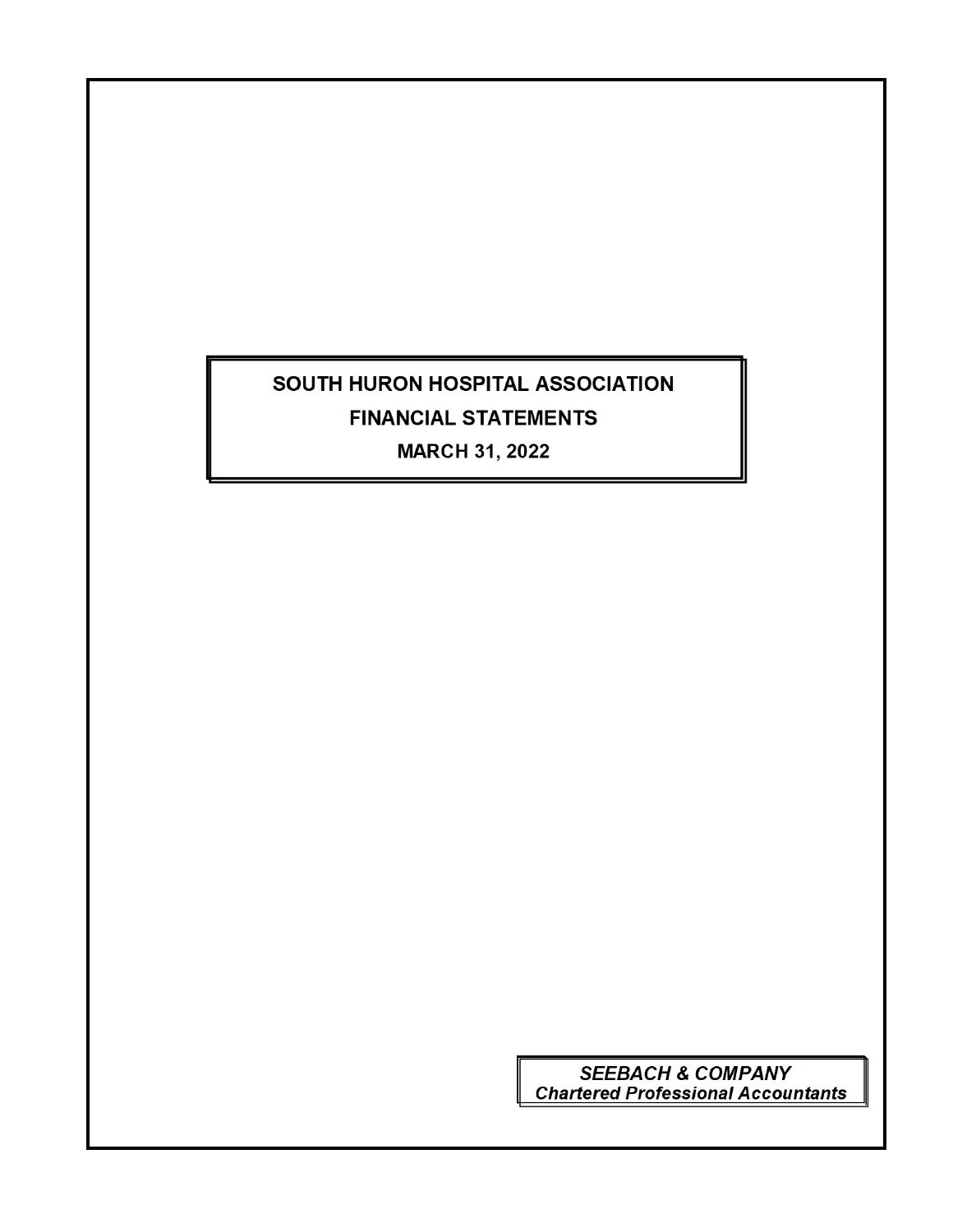Seebach & Company Chartered Professional Accountants P.O. Box 758, 41 Ontario Street CLINTON, ONTARIO N0M 1L0 Tel:(519) 482-7979 Fax:(519) 482-5761 www.seebachandcompany.ca vbs@vbsca.ca

#### **INDEPENDENT AUDITOR'S REPORT**

To the Board of Governors and Members of the South Huron Hospital Association

#### *Opinion*

We have audited the accompanying financial statements of the South Huron Hospital Association ("the Hospital"), which are comprised of the balance sheet as at March 31, 2022 and the operating fund statement of revenue and expenses, statement of remeasurement gains and losses and cash flows for the year then ended, and notes to the financial statements, including a summary of significant accounting policies.

In our opinion, the accompanying financial statements present fairly, in all material respects, the financial position of the Hospital as at March 31, 2022, and its financial performance and its cash flows for the year then ended in accordance with Canadian public sector accounting standards (PSAB).

#### *Basis for Opinion*

We conducted our audit in accordance with Canadian generally accepted auditing standards. Our responsibilities under those standards are further described in the *Auditor's Responsibilities for the Audit of the Financial Statements* section of our report. We are independent of the Hospital in accordance with the ethical requirements that are relevant to our audit of the financial statements in Canada, and we have fulfilled our other ethical responsibilities in accordance with these requirements. We believe that the audit evidence we have obtained is sufficient and appropriate to provide a basis for our opinion.

#### *Responsibilities of Management and Those Charged with Governance for the Financial Statements*

Management is responsible for the preparation and fair presentation of the financial statements in accordance with PSAB, and for such internal control as management determines is necessary to enable the preparation of financial statements that are free from material misstatement, whether due to fraud or error.

In preparing the financial statements, management is responsible for assessing the Hospital's ability to continue as a going concern, disclosing, as applicable, matters related to going concern and using the going concern basis of accounting unless management either intends to liquidate the Hospital or to cease operations, or has no realistic alternative but to do so.

Those charged with governance are responsible for overseeing the Hospital's financial reporting process.

#### *Auditor's Responsibilities for the Audit of the Financial Statements*

Our objectives are to obtain reasonable assurance about whether the financial statements as a whole are free from material misstatement, whether due to fraud or error, and to issue an auditor's report that includes our opinion. Reasonable assurance is a high level of assurance, but is not a guarantee that an audit conducted in accordance with Canadian generally accepted auditing standards will always detect a material misstatement when it exists. Misstatements can arise from fraud or error and are considered material if, individually or in the aggregate, they could reasonably be expected to influence the economic decisions of users taken on the basis of these financial statements.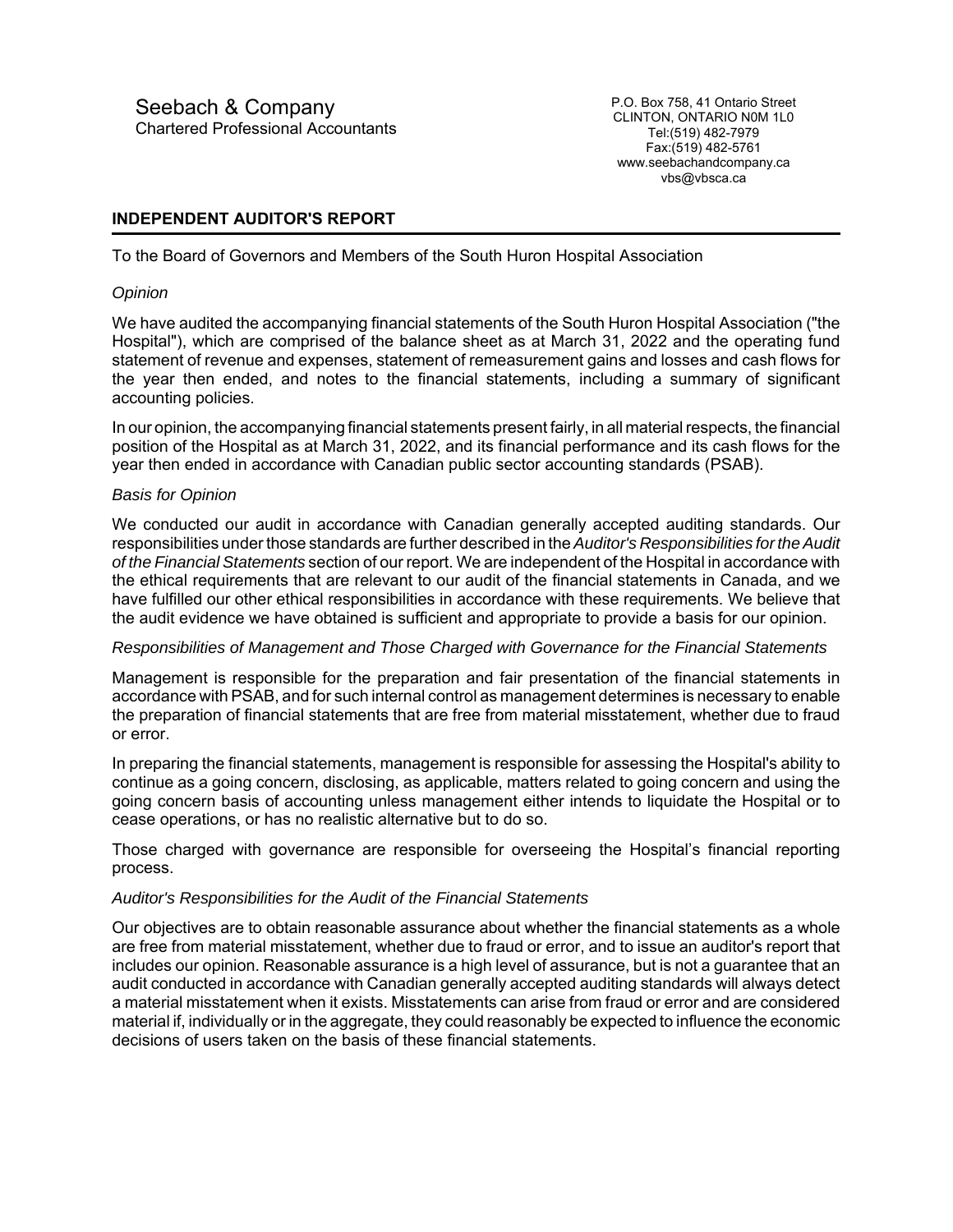P.O. Box 758, 41 Ontario Street CLINTON, ONTARIO N0M 1L0 Tel:(519) 482-7979 Fax:(519) 482-5761 www.seebachandcompany.ca vbs@vbsca.ca

#### **INDEPENDENT AUDITOR'S REPORT** (continued)

As part of an audit in accordance with Canadian generally accepted auditing standards, we exercise professional judgment and maintain professional skepticism throughout the audit. We also:

- Identify and assess the risks of material misstatement of the financial statements, whether due to fraud or error, design and perform audit procedures responsive to those risks, and obtain audit evidence that is sufficient and appropriate to provide a basis for our opinion. The risk of not detecting a material misstatement resulting from fraud is higher than for one resulting from error, as fraud may involve collusion, forgery, intentional omissions, misrepresentations, or the override of internal control.
- Obtain an understanding of internal control relevant to the audit in order to design audit procedures that are appropriate in the circumstances, but not for the purpose of expressing an opinion on the effectiveness of the Hospital's internal control.
- Evaluate the appropriateness of accounting policies used and the reasonableness of accounting estimates and related disclosures made by management.
- Conclude on the appropriateness of management's use of the going concern basis of accounting and, based on the audit evidence obtained, whether a material uncertainty exists related to events or conditions that may cast significant doubt on the Hospital's ability to continue as a going concern. If we conclude that a material uncertainty exists, we are required to draw attention in our auditor's report to the related disclosures in the financial statements or, if such disclosures are inadequate, to modify our opinion. Our conclusions are based on the audit evidence obtained up to the date of our auditor's report. However, future events or conditions may cause the Hospital to cease to continue as a going concern.
- Evaluate the overall presentation, structure and content of the consolidated financial statements, including the disclosures, and whether the consolidated financial statements represent the underlying transactions and events in a manner that achieves fair presentation.

We communicate with those charged with governance regarding, among other matters, the planned scope and timing of the audit and significant audit findings, including any significant deficiencies in internal control that we identify during our audit.

Seebach & Company

Chartered Professional Accountants Licensed Public Accountants

Clinton, Ontario May 26, 2022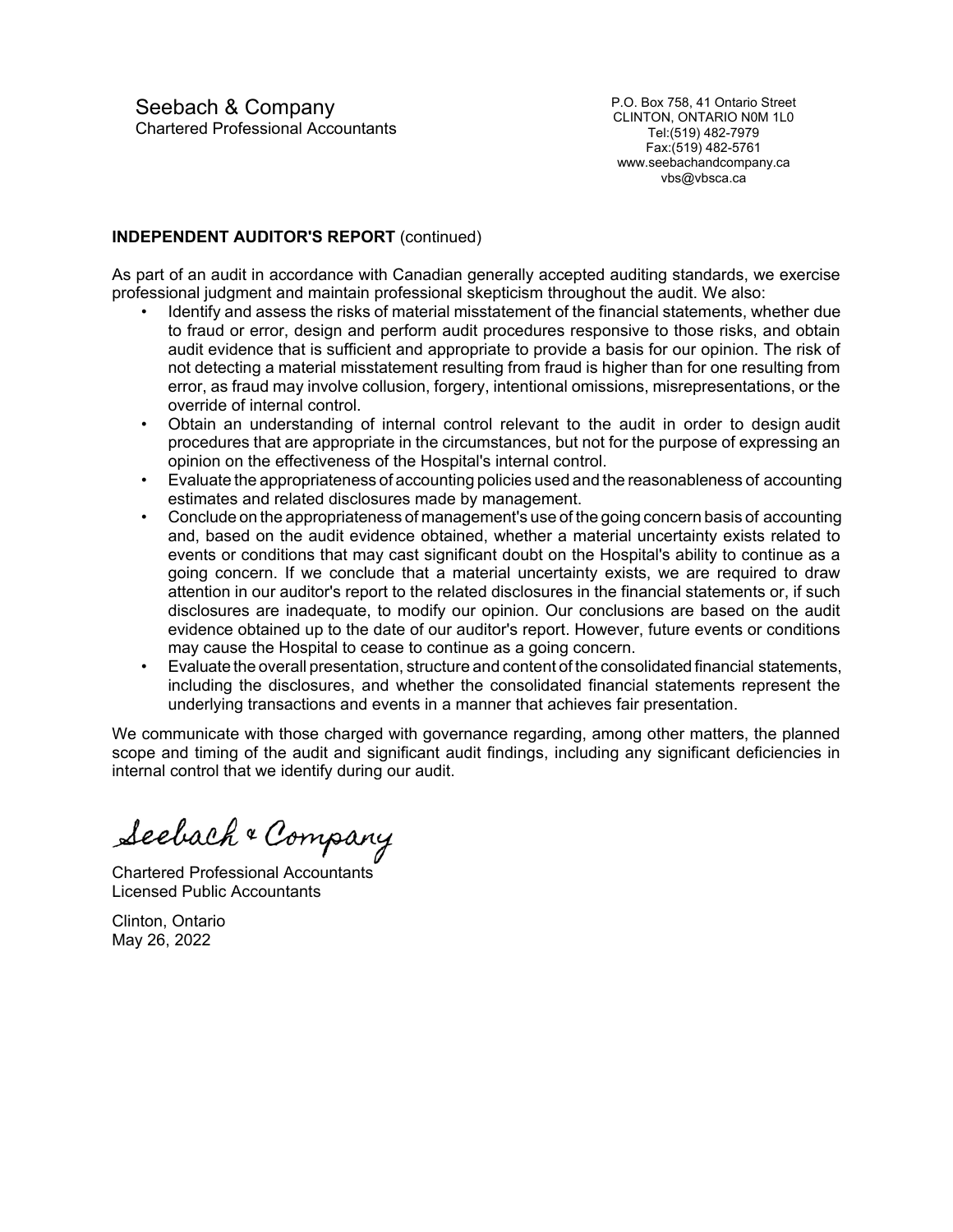# **SOUTH HURON HOSPITAL ASSOCIATION BALANCE SHEET**

See Accompanying Notes to Financial Statements

| As at March 31                                                                                                                                                                           | 2022                                                                                  | 2021                                                                                   |
|------------------------------------------------------------------------------------------------------------------------------------------------------------------------------------------|---------------------------------------------------------------------------------------|----------------------------------------------------------------------------------------|
|                                                                                                                                                                                          |                                                                                       |                                                                                        |
| <b>ASSETS</b>                                                                                                                                                                            |                                                                                       |                                                                                        |
| <b>Current assets</b><br>Cash<br>Short term investments (note 3)<br>Accounts receivable (note 2)<br>Inventories<br>Prepaid expenses<br>Due from South Huron Hospital Foundation (note 9) | 2,386,420<br>43,125<br>927,690<br>110,908<br>159,302<br>66,178<br>3,693,623           | 1,020,525<br>5,770<br>758,206<br>129,631<br>126,896<br>62,798<br>2,103,826             |
| Long term investments (note 3)                                                                                                                                                           | 3,528,830                                                                             | 3,519,190                                                                              |
|                                                                                                                                                                                          |                                                                                       |                                                                                        |
| <b>Capital assets</b><br>Capital assets, net book value (note 4)                                                                                                                         | 6,946,812<br>\$14,169,265                                                             | 6,448,381<br>\$12,071,397                                                              |
| <b>LIABILITIES AND NET ASSETS</b>                                                                                                                                                        |                                                                                       |                                                                                        |
| <b>Current liabilities</b><br>Accounts payable and accrued liabilities<br>Employee future benefits (note 7)<br>Deferred revenue (note 5)                                                 | 2,327,458<br>53,200<br>849,055<br>3,229,713                                           | 1,397,613<br>62,600<br>757,017<br>2,217,230                                            |
| Long term liabilities<br>Employee future benefits (note 7)<br>Deferred revenue (note 5)                                                                                                  | 875,100<br>5,870,525<br>9,975,338                                                     | 852,700<br>5,426,890<br>8,496,820                                                      |
| <b>Net assets</b><br>Invested in capital assets<br>Unrestricted - committed (note 10)<br>Unrestricted - uncommitted<br>Accumulated remeasurement gains (losses)                          | 227,232<br>751,000<br>3,302,776<br>4,281,008<br>(87,081)<br>4,193,927<br>\$14,169,265 | 264,474<br>550,000<br>2,822,288<br>3,636,762<br>(62, 185)<br>3,574,577<br>\$12,071,397 |

On behalf of the board of governors:

france ) ............................................................................

Chair, Board of Directors

............................................................................

Chair, Audit Committee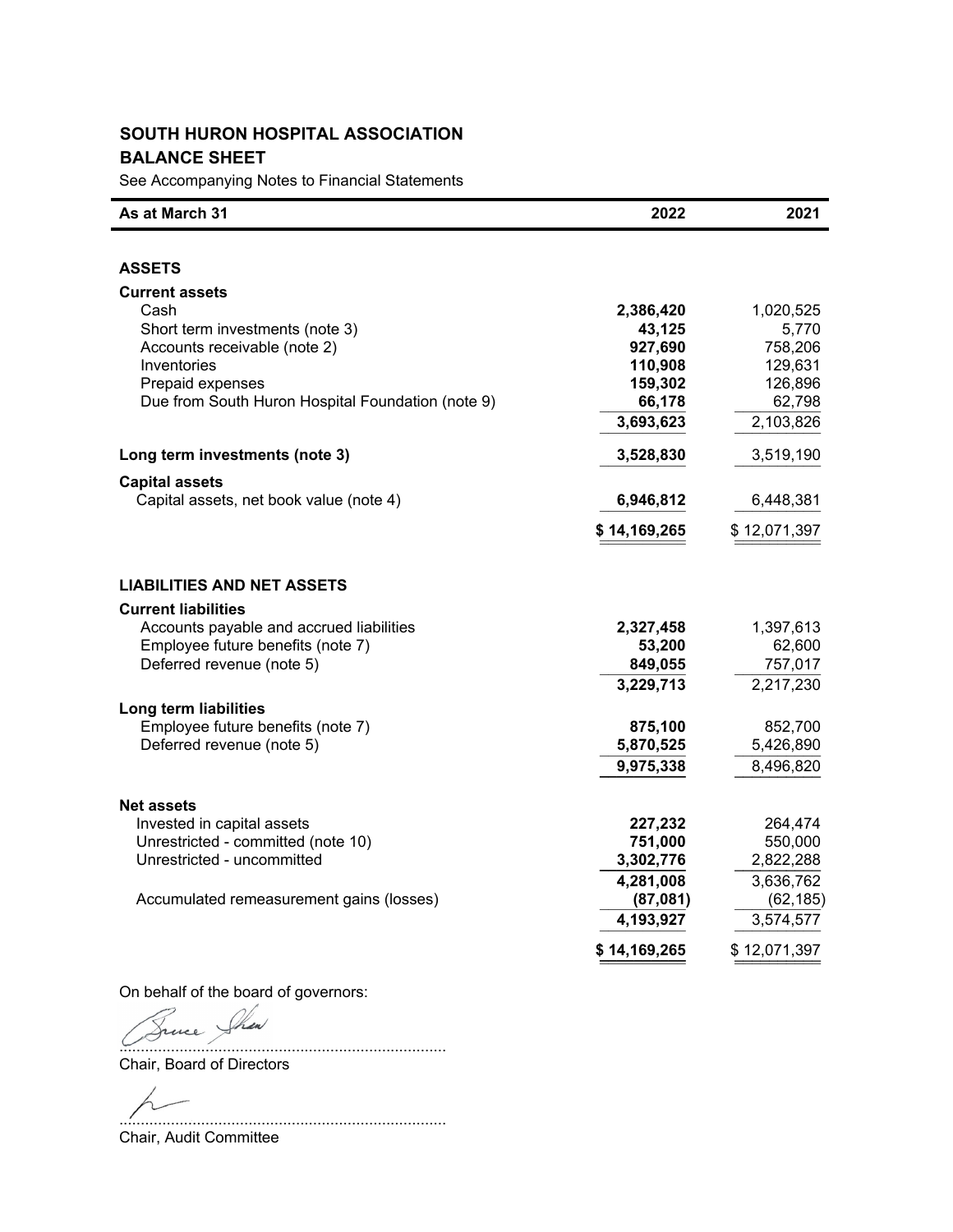### **SOUTH HURON HOSPITAL ASSOCIATION OPERATING FUND STATEMENT OF REVENUE AND EXPENSES**

See Accompanying Notes to Financial Statements

| For the Year Ended March 31                                                     | 2022       | 2021         |
|---------------------------------------------------------------------------------|------------|--------------|
| <b>Revenue</b>                                                                  |            |              |
| Ministry of Health / Ontario Health                                             |            |              |
| - Base Funding                                                                  | 8,238,531  | 8,103,518    |
|                                                                                 |            |              |
| - One Time Funding                                                              | 1,406,233  | 1,023,869    |
| - HOCC Funding                                                                  | 110,513    | 110,513      |
| - Paymaster Funding                                                             | 241,659    | 199,244      |
| - Other Votes                                                                   | 3,300      | 3,300        |
| Recoveries and miscellaneous                                                    | 328,949    | 298,690      |
| Investment income                                                               | 103,095    | 515,674      |
| Amortization of deferred grants and donations - equipment                       | 460,558    | 476,833      |
| OHIP and patient revenue                                                        | 2,523,679  | 2,306,426    |
| Differential and copayment revenue                                              | 147,446    | 114,248      |
|                                                                                 | 13,563,963 | 13, 152, 315 |
| <b>Expenses</b>                                                                 |            |              |
| Salaries, wages and purchased services                                          | 5,940,389  | 5,834,965    |
| Medical staff services remuneration                                             | 2,219,780  | 2,066,663    |
| Employee benefits                                                               | 1,828,888  | 1,697,262    |
| Supplies and other expenses                                                     | 1,977,567  | 1,968,949    |
| Medical and surgical supplies                                                   | 254,476    | 292,517      |
| Drugs and medical gases                                                         | 191,522    | 178,493      |
| <b>Bad debts</b>                                                                | 8,380      | 12,868       |
| Other votes - property taxes                                                    | 3,300      | 3,300        |
| Depreciation - equipment                                                        | 430,613    | 428,955      |
|                                                                                 | 12,854,915 | 12,483,972   |
|                                                                                 |            |              |
| <b>Excess (deficiency) of Revenue over Expenses</b><br>from Hospital Operations | \$709,048  | \$668,343    |
| Amortization of deferred grants and donations - building                        | 356,409    | 318,016      |
| Depreciation - building and building service equipment                          | (421, 211) | (367, 475)   |
| Excess (deficiency) of Revenue over Expenses for the year                       | \$644,246  | \$618,884    |

# **SOUTH HURON HOSPITAL ASSOCIATION STATEMENT OF REMEASUREMENT GAINS AND LOSSES**

See Accompanying Notes to Financial Statements

| For the Year Ended March 31                                                                                                  | 2022                   | 2021                 |
|------------------------------------------------------------------------------------------------------------------------------|------------------------|----------------------|
| Accumulated remeasurement gains (losses), beginning of year<br>Unrealized holding gains (losses) attributable to investments | (62, 185)<br>(24, 896) | (3,531)<br>(58, 654) |
| Accumulated remeasurement gains (losses), end of year                                                                        | (\$87,081)             | (\$62,185)           |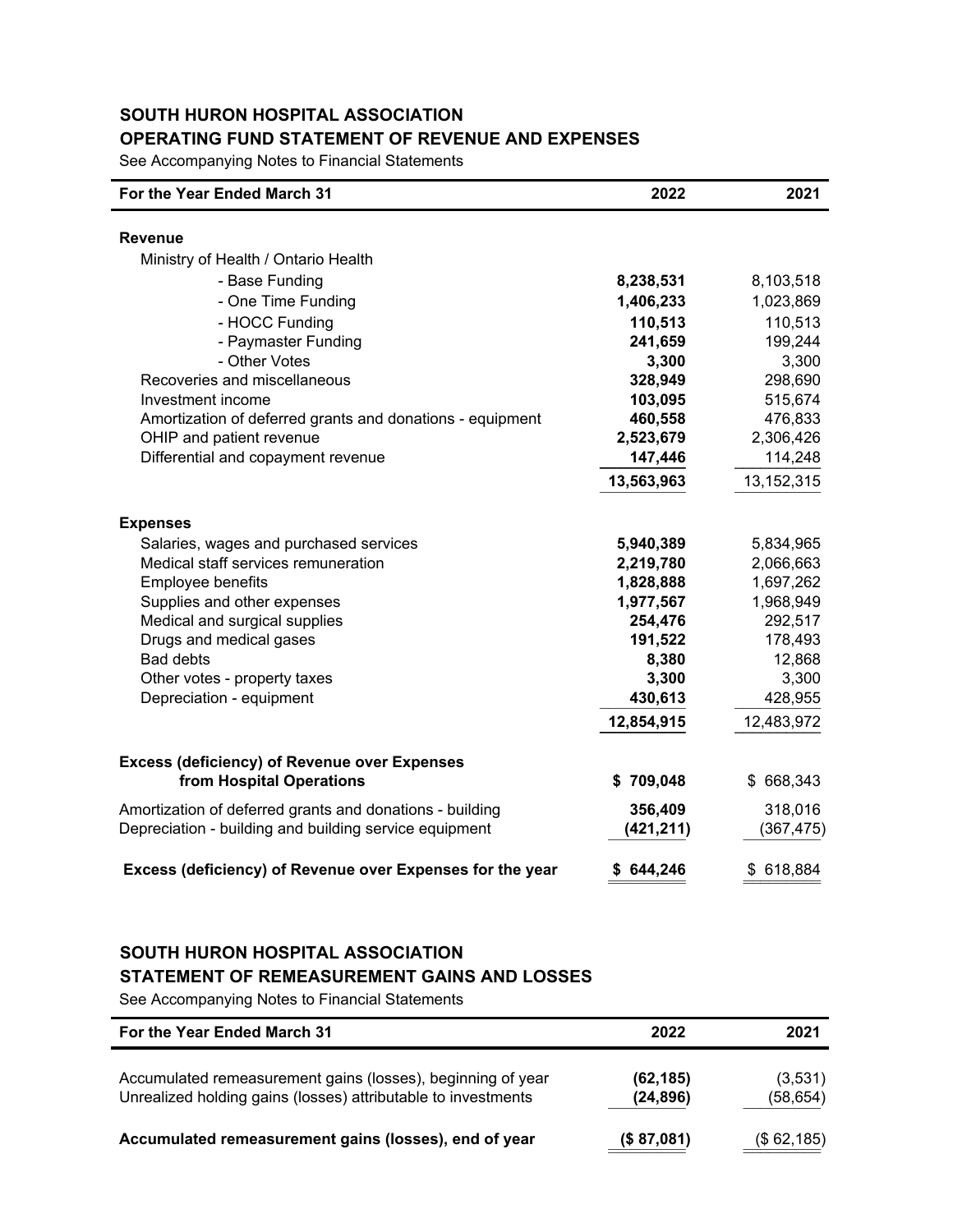# **SOUTH HURON HOSPITAL ASSOCIATION OPERATING FUND STATEMENT OF CASH FLOWS**

See Accompanying Notes to Financial Statements

| For the Year Ended March 31                                                                           | 2022          | 2021        |
|-------------------------------------------------------------------------------------------------------|---------------|-------------|
|                                                                                                       |               |             |
| <b>Operating activities</b>                                                                           |               |             |
| Excess (deficiency) of revenue over expenses for the year<br>Items not requiring (not providing) cash | 644,246       | 618,884     |
| Depreciation                                                                                          | 851,824       | 796,430     |
| Working capital provided from operations                                                              | 1,496,070     | 1,415,314   |
| Cash provided from (used for) changes in operational balances                                         |               |             |
| Accounts receivable                                                                                   | (169, 484)    | (447, 580)  |
| Inventory                                                                                             | 18,723        | (5, 476)    |
| Prepaid expenses                                                                                      | (32, 406)     | (17,001)    |
| Accounts payable and accrued liabilities                                                              | 929,845       | 75,688      |
| Employee future benefits                                                                              | 13,000        | 19,700      |
| Deferred revenue                                                                                      | 535,673       | 102,394     |
| Due to/from South Huron Hospital Foundation                                                           | (3, 380)      | 45,329      |
| Cash provided from (used for) operating activities                                                    | 2,788,041     | 1,188,368   |
| <b>Capital activities</b>                                                                             |               |             |
| Net disposals (purchases) of capital assets                                                           | (1, 350, 255) | (930, 049)  |
|                                                                                                       | (1, 350, 255) | (930, 049)  |
| <b>Financing and investing activities</b>                                                             |               |             |
| Net investment sales (purchases)                                                                      | (34, 536)     | (501, 359)  |
|                                                                                                       | (34, 536)     | (501, 359)  |
|                                                                                                       |               |             |
| Increase (decrease) in cash                                                                           | 1,403,250     | (243, 040)  |
| Cash and short term investments, beginning of year                                                    | 1,026,295     | 1,269,335   |
| Cash and short term investments, end of year                                                          | \$2,429,545   | \$1,026,295 |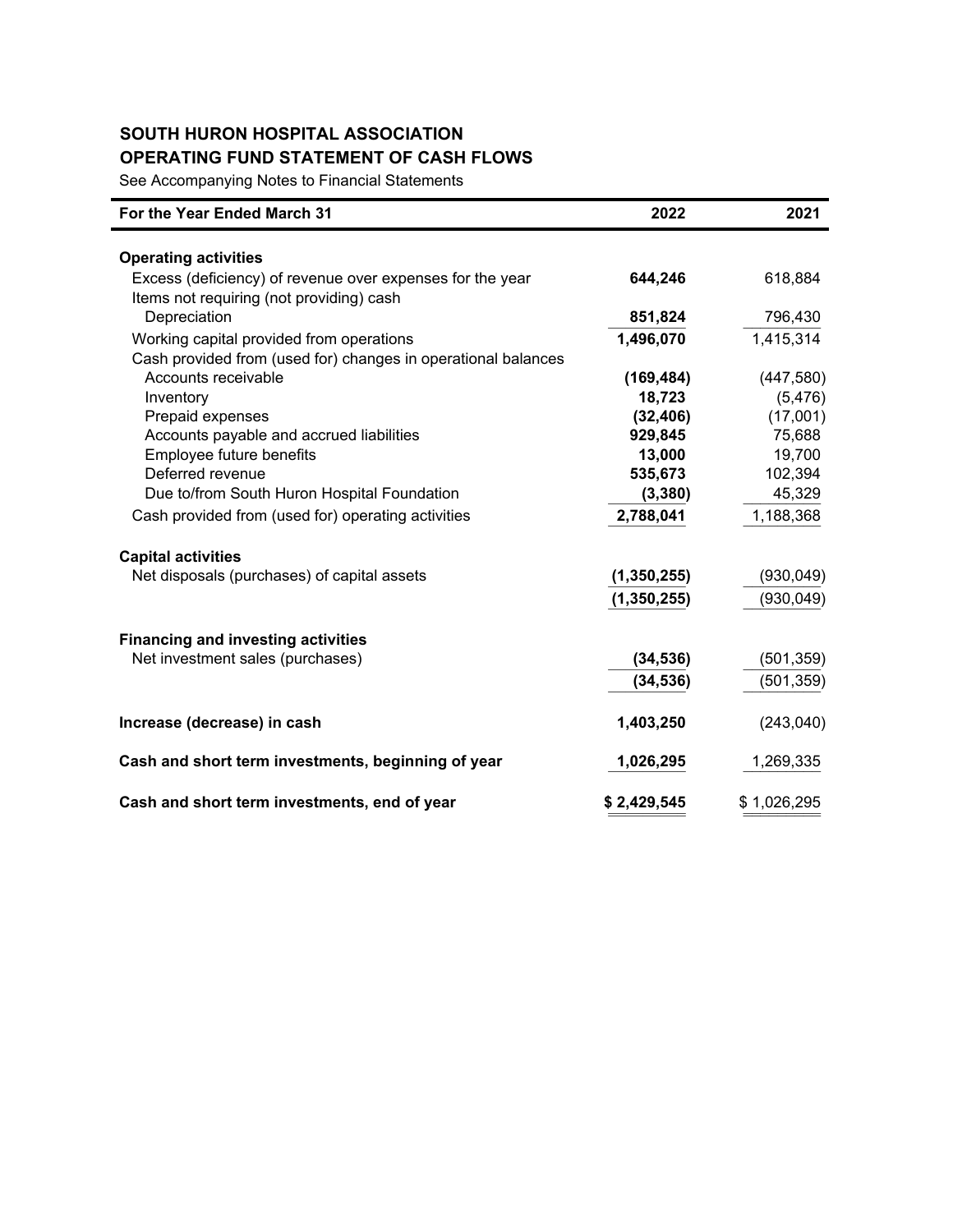#### **SOUTH HURON HOSPITAL ASSOCIATION**

#### **STATEMENT OF CHANGES IN NET ASSETS**

See Accompanying Notes to Financial Statements

| For the Year Ended March 31                   |                                      |                             |                               | 2022        | 2021        |
|-----------------------------------------------|--------------------------------------|-----------------------------|-------------------------------|-------------|-------------|
|                                               | Invested in<br><b>Capital Assets</b> | Unrestricted -<br>Committed | Unrestricted -<br>Uncommitted | Total       | Total       |
| Balance, beginning of year                    | 264.474                              | 550.000                     | 2,822,288                     | 3,636,762   | 3,017,878   |
| Excess (deficiency) of revenues over expenses | (851, 824)                           |                             | 1,496,070                     | 644.246     | 618,884     |
| Net change in investment in capital assets    | 814.582                              |                             | (814, 582)                    |             |             |
| Interfund transfers                           |                                      | 201.000                     | (201,000)                     | ۰           |             |
| Balance, end of year                          | 227,232                              | 751,000                     | 3,302,776                     | \$4,281,008 | \$3,636,762 |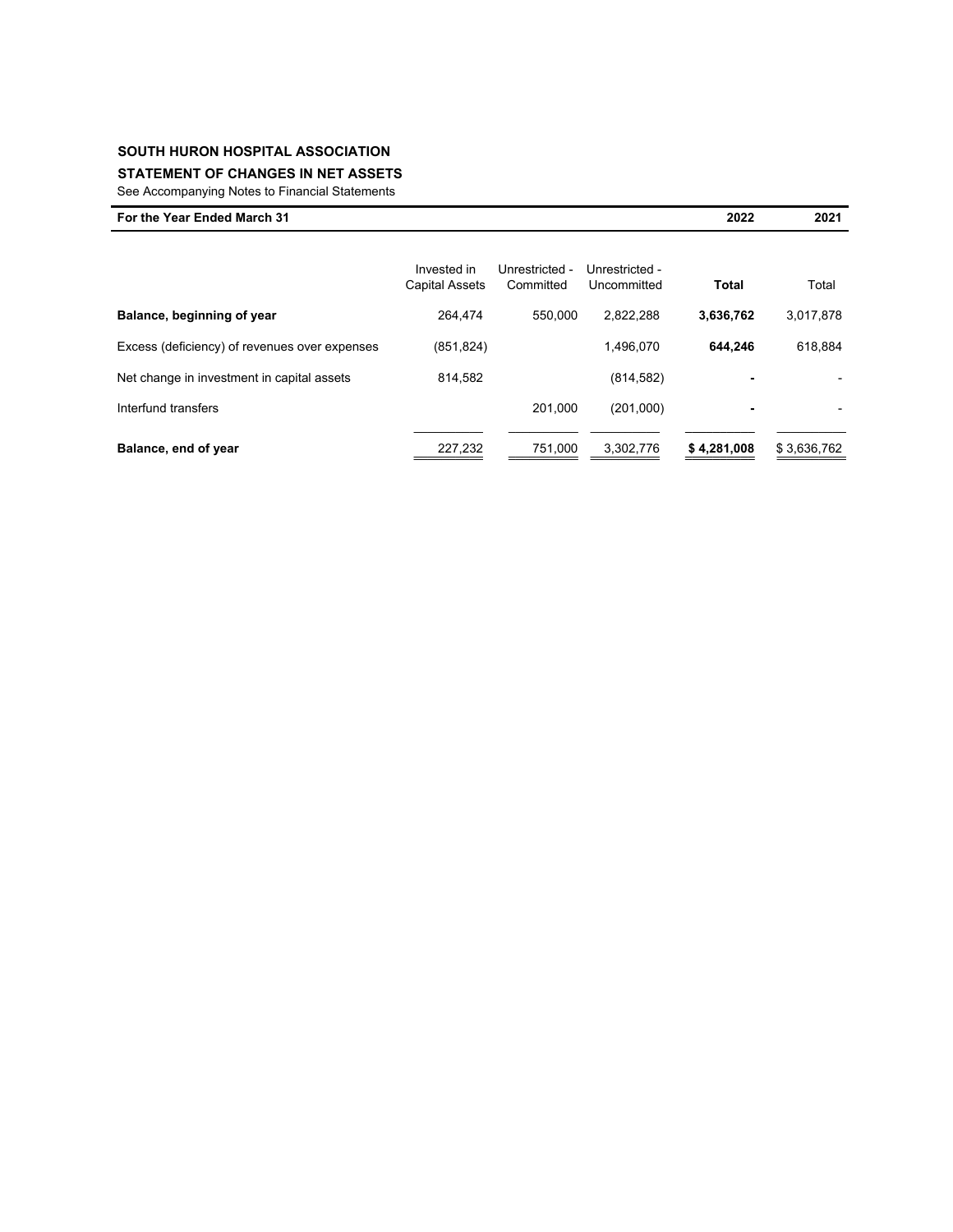#### **For the Year Ended March 31, 2022**

#### **1. Significant accounting policies**

Nature of organization

The South Huron Hospital Association ("Hospital") is principally involved in providing health care services to the residents of the South Huron and surrounding municipalities. The Hospital is incorporated without share capital under the Corporations Act (Ontario) and is a charitable organization within the meaning of the Income Tax Act (Canada).

#### Basis of presentation

The financial statements of the Hospital have been prepared in accordance with Canadian public sector accounting standards for government not-for-profit organizations, including the 4200 series of standards, as issued by the Public Sector Accounting Board ("PSAB for Government NPOs").

#### Revenue recognition

The Hospital follows the deferral method of accounting for contributions which include donations and government grants.

Under the Health Insurance Act and Regulations thereto, the Hospital is funded primarily by the Province of Ontario in accordance with budget arrangements established by the Ministry of Health. Operating grants are recorded as revenue in the period to which they relate. Grants approved but not received at the end of an accounting period are accrued. Where a portion of a grant relates to a future period, it is deferred and recognized in that subsequent period.

Unrestricted contributions are recognized as revenue when received or receivable if the amount can be reasonably estimated and collection is reasonably assured.

Externally restricted contributions are recognized as revenue in the year in which the related expenses are recognized. Contributions restricted for the purchase of capital assets are deferred and amortized into revenue on a straight-line basis, at a rate corresponding with the amortization rate for the related capital assets.

#### Contributed services

The Hospital is dependent on the voluntary services of many individuals. Since these services are not normally purchased by the hospital and because of the difficulty in estimating their fair market value, these services are not recorded in these financial statements.

#### Inventories

Inventories are valued at the lower of cost and net realizable value.

#### Capital assets

Purchased capital assets are recorded at cost. Contributed capital assets are recorded at fair value at the date of contribution. Betterments which extend the estimated life of an asset are capitalized. When a capital asset no longer contributes to the hospital's ability to provide services, its carrying amount is written down to its residual value. Amortization is provided on assets placed into use on the straight-line basis over their estimated useful lives as follows:

| Land improvements          | 10 - 20 years  |
|----------------------------|----------------|
| <b>Buildings</b>           | 50 years       |
| Building service equipment | 20 - 25 years  |
| Equipment                  | $3 - 25$ years |

#### Vacation pay

Vacation pay is accrued for all employees as entitlements to these payments is earned. Deferred building and equipment grants

Provincial and municipal building and equipment grants and donations received by the hospital are deferred and amortized on a straight-line basis at a rate corresponding with the depreciation rate for the related building or equipment.

#### Measurement uncertainty

The preparation of financial statements in accordance with Canadian public sector accounting standards requires management to make estimates and assumptions that affect the reported amount of assets and liabilities and disclosure of contingent assets and liabilities at the date of the financial statements and the reported amount of revenues and expenses during the reported period. These estimates are reviewed periodically, and, as adjustments become necessary, they are reported in earnings in the period in which they become known.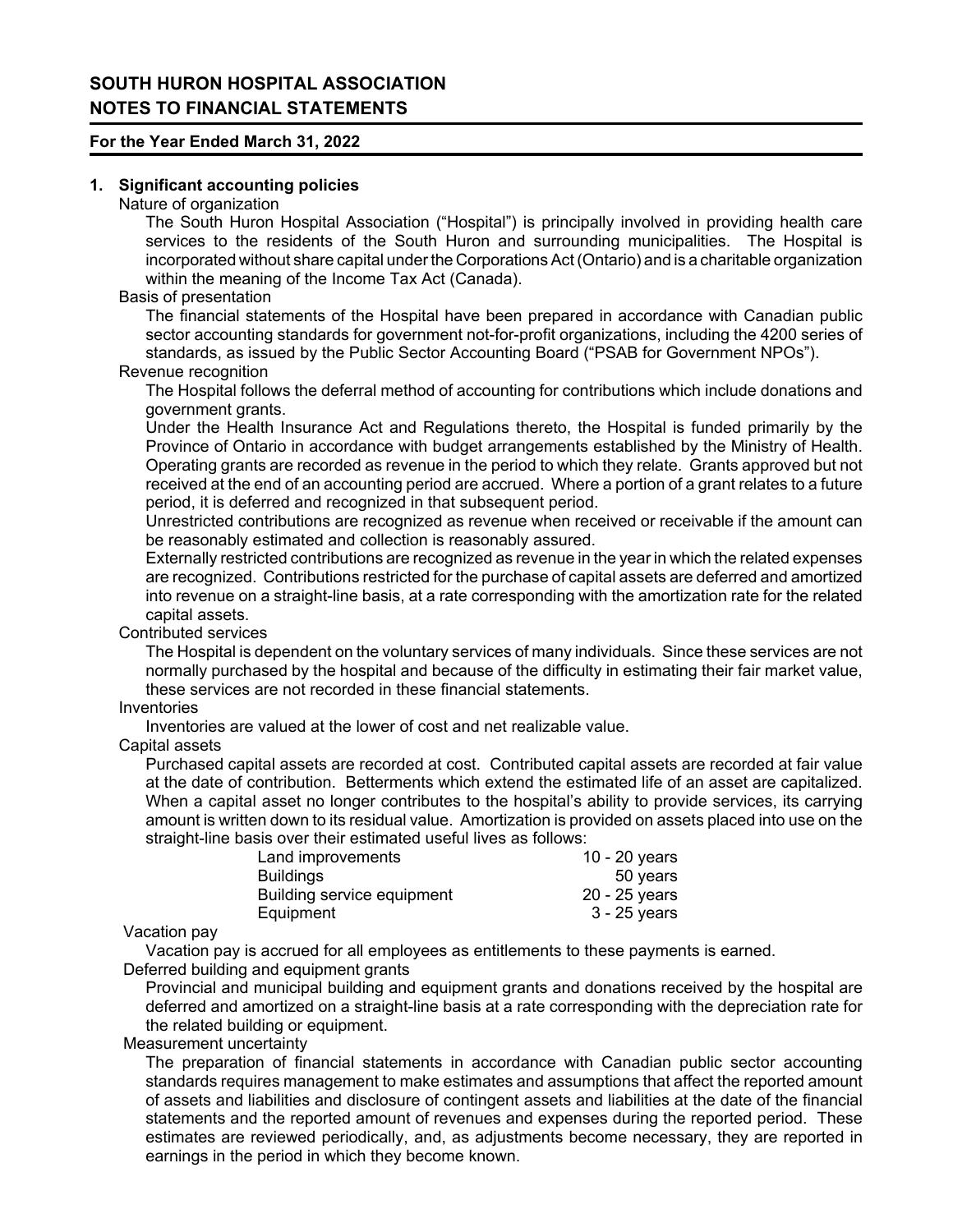#### **For the Year Ended March 31, 2022**

#### **1. Significant accounting policies** (continued)

#### Investments

The Hospital has classified all stocks, bonds and other investment securities as available-for-sale which are carried at fair value. Bank guaranteed investment certificates are classified as held-tomaturity and are carried at cost. A write down of the carrying amount of held-to-maturity investments is charged against income when evidence indicates a permanent decline in the underlying value and earning power of an investment. Gains and losses on disposal of held-to-maturity investments are determined on a completed transaction basis.

#### **2. Accounts receivable**

|                       | 2022      | 2021      |
|-----------------------|-----------|-----------|
| Ministry of Health    | 710.945   | 634,135   |
| Insurers and patients | 27.254    | 34,567    |
| Other                 | 189.491   | 89,504    |
|                       | \$927,690 | \$758,206 |

#### **3. Investments**

The Hospital's investments are recorded at market value, as per the investment statements provided by the holding institution for the period March 31, 2022.

|                            | 2022        | 2021        |
|----------------------------|-------------|-------------|
| Short-term                 |             |             |
| Cash in investment account | 43.125      | 5.770       |
| Long-term                  |             |             |
| Mutual funds               | 3,528,830   | 3,519,190   |
|                            | \$3,571,955 | \$3,524,960 |

The cost of the investments as of March 31, 2022 was \$3,615,910 (cost March 31, 2021: \$3,587,145).

#### **4. Capital assets**

|    |                          | Cost         | <b>Accumulated</b> | <b>Net Book</b>   | <b>Net Book</b>   |
|----|--------------------------|--------------|--------------------|-------------------|-------------------|
|    |                          |              | Amortization       | <b>Value 2022</b> | <b>Value 2021</b> |
|    | Land                     | 249,131      |                    | 249,131           | 249,131           |
|    | Land improvements        | 274,711      | 232,724            | 41,987            | 47,634            |
|    | <b>Buildings</b>         | 10,358,499   | 5,199,611          | 5,158,888         | 4,622,984         |
|    | Major equipment          | 5,810,085    | 4,313,279          | 1,496,806         | 1,528,632         |
|    |                          | \$16,692,426 | \$9,745,614        | \$6,946,812       | \$6,448,381       |
| 5. | <b>Deferred revenues</b> |              |                    |                   |                   |
|    |                          |              |                    | 2022              | 2021              |

|                                         | ZUZZ        | ZUZT        |
|-----------------------------------------|-------------|-------------|
| Deferred grants from Ministry of Health | 4.809.083   | 4.286.974   |
| Deferred donations                      | 1.910.497   | 1.896.933   |
|                                         | \$6,719,580 | \$6,183,907 |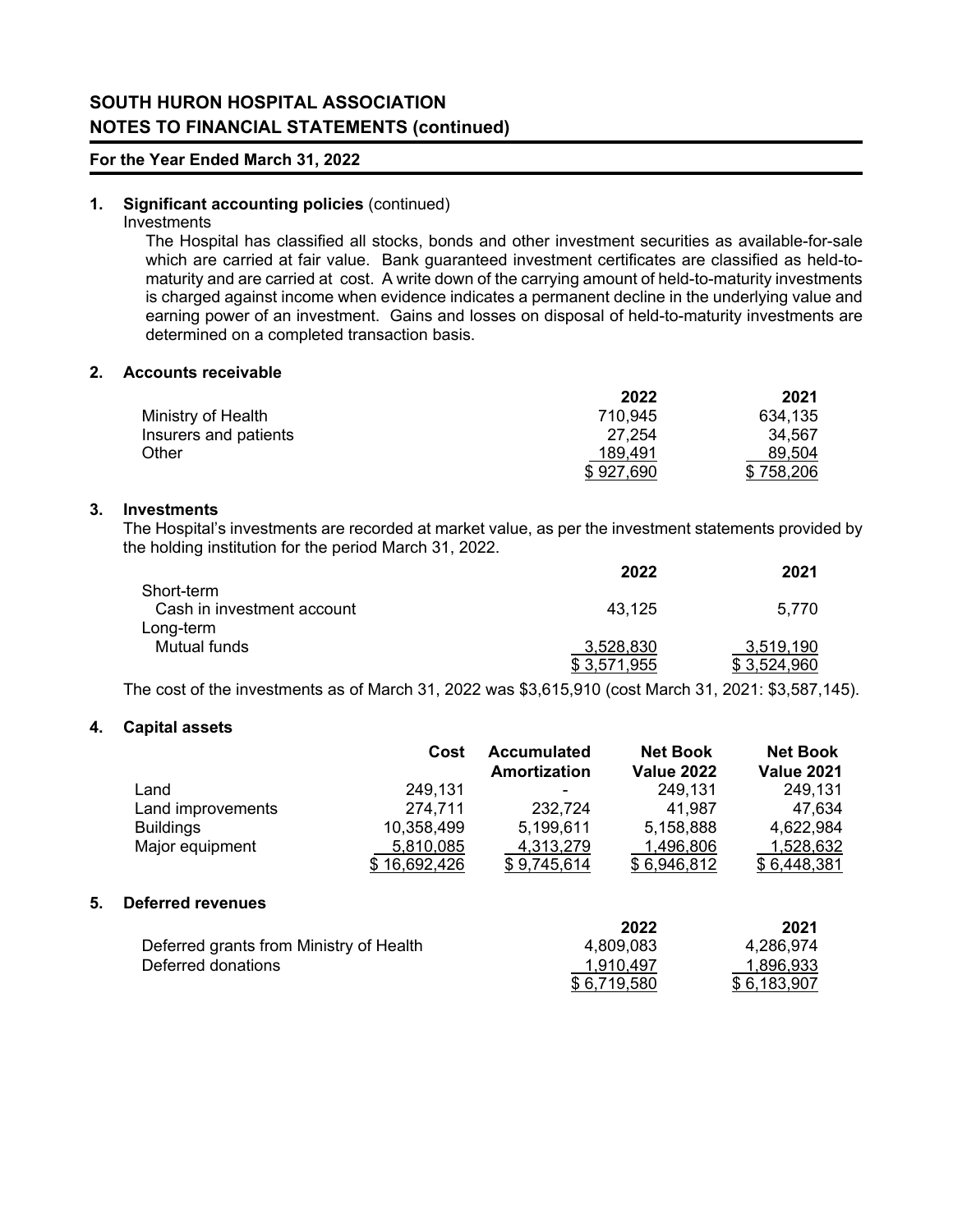#### **For the Year Ended March 31, 2022**

#### **6. Pension plan**

Full-time and part-time employees of the hospital may be eligible to be members of the Hospitals of Ontario Pension Plan which is a multi-employer final average pay contributory pension plan. Employer contributions made to the plan during the year by the hospital amounted to \$437,125 (2021: \$445,587). These amounts are included in expenses in the operating fund statement of revenue and expenses and fund balance.

#### **7. Employee future benefits**

The Hospital accrues its obligations under employee benefit plans and the related costs. The Hospital has adopted the policy that the cost of retirement benefits earned by employees is actuarially determined using the projected unit method pro-rated on service and management's best estimate of salary escalation (where applicable), retirement ages of employees and expected health care costs.

The Hospital provides extended health care, dental and life insurance benefits to substantially all full-time employees.

At March 31, 2022, the Hospital's accrued benefit obligation relating to post-retirement benefit plans is \$928,300 (2021: \$915,300).

#### **8. Financial instruments**

The Hospital's financial instruments consist of cash and short-term investments, accounts receivable and accounts payable. It is management's opinion that the Hospital is not exposed to significant interest and credit risks arising from these financial instruments. The fair value of the financial instruments approximates their carrying amount.

#### **9. Disclosure of economic interest**

The South Huron Hospital Foundation (the "Foundation") is incorporated without share capital under the laws of the Province of Ontario and is a registered foundation under the Income Tax Act (Canada). The Foundation was established to receive and maintain a fund or funds and to apply from time to time all or part thereof for charitable purposes carried on by, in connection with, in relation to, for the benefit of or to enhance or improve the health care services in the area serviced by the South Huron Hospital and to do all such things as are incidental or conducive to the attainment of these objectives. The Foundation is managed and controlled independent of the Hospital.

During the year ended March 31, 2022, the Foundation provided donations totalling \$450,597 (2021: \$321,528) to the Hospital.

#### **10. Commitments on unrestricted net assets**

During the year, the Board of Directors committed \$751,000 (2021: \$550,000) of unrestricted net assets for specific capital development. These internally committed amounts are not available for other purposes without approval by the Board of Directors.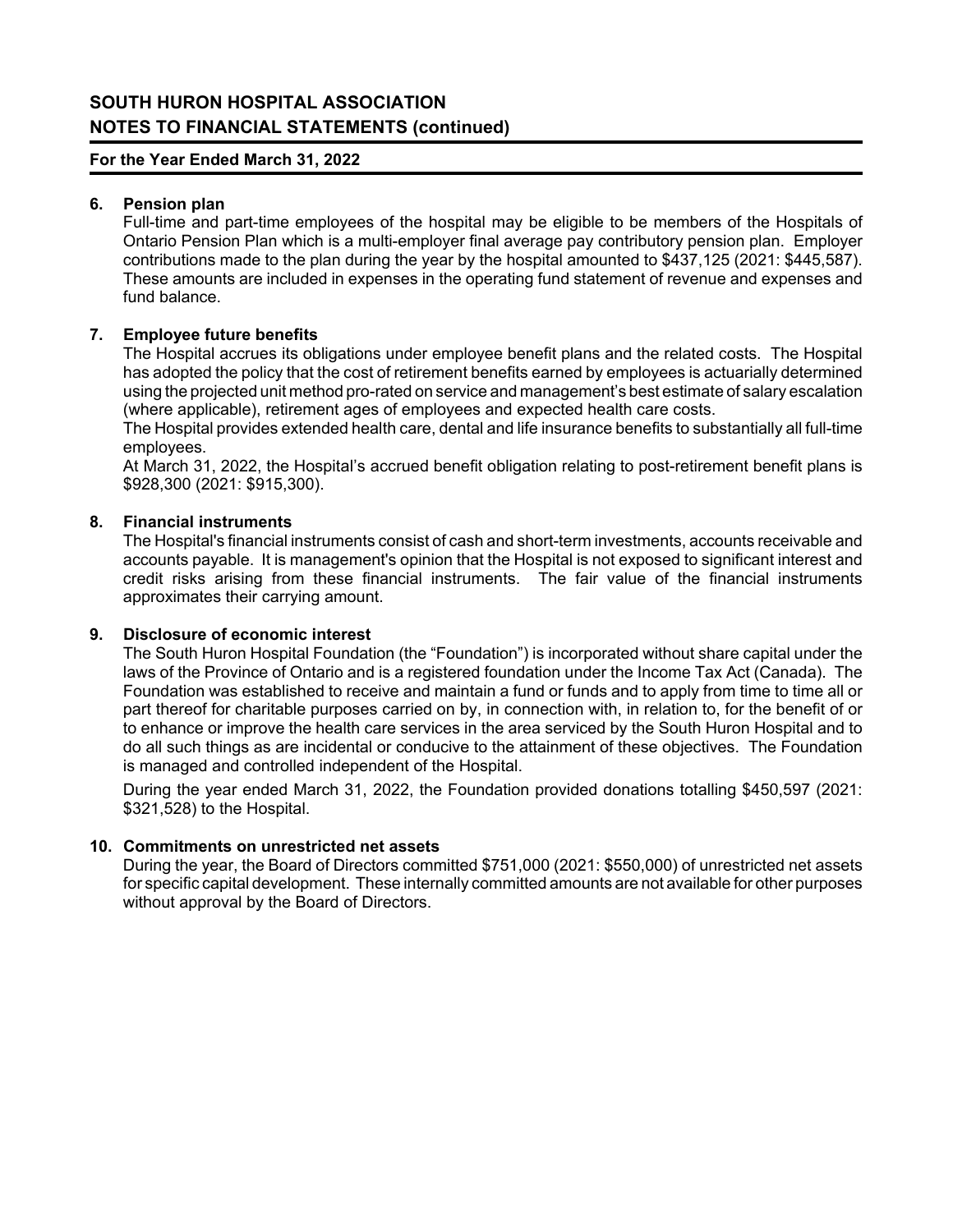#### **For the Year Ended March 31, 2022**

#### **11. Financial risks and concentration of credit risks**

#### **Credit risk**

Credit risk refers to the risk that a counterpart may default on its contractual obligations resulting in a financial loss. The Hospital is exposed to credit risk with respect to the accounts receivable.

The Hospital assesses, on a continuous basis, accounts receivable and provides for any amounts that are not collectible in the allowance for doubtful accounts. The maximum exposure to credit risk of the Hospital at March 31, 2022 is the carrying value of these assets.

The carrying amount of accounts receivable is valued with consideration for an allowance for doubtful accounts. The amount of any related impairment loss is recognized in the operating fund statement of revenue and expenses. Subsequent recoveries of impairment losses related to accounts receivable are credited to the operating fund statement of revenue and expenses. The balance of the allowance for doubtful accounts at March 31, 2022 is \$6,176 (2021: \$3,888).

There have been no significant changes to the credit risk exposure from 2021.

#### **Liquidity risk**

Liquidity risk is the risk that the Hospital will be unable to fulfill its obligations on a timely basis or at a reasonable cost. The Hospital manages its liquidity risk by monitoring its operating requirements. The Hospital prepares budget and cash forecasts to ensure it has sufficient funds to fulfill its obligations.

There have been no significant changes to the liquidity risk exposure from 2021.

#### **Market risk**

Market risk is the risk that changes in market prices, such as foreign exchange rates or interest rates will affect the Hospital's income or the value of its holdings of financial instruments. The objective of market risk management is to control market risk exposures within acceptable parameters while optimizing return on investments.

#### **Interest rate risk**

Interest rate risk is the risk that the fair value of future cash flows or a financial instrument will fluctuate because of changes in the market interest rates.

There has been no change to the interest rate risk exposure from 2020.